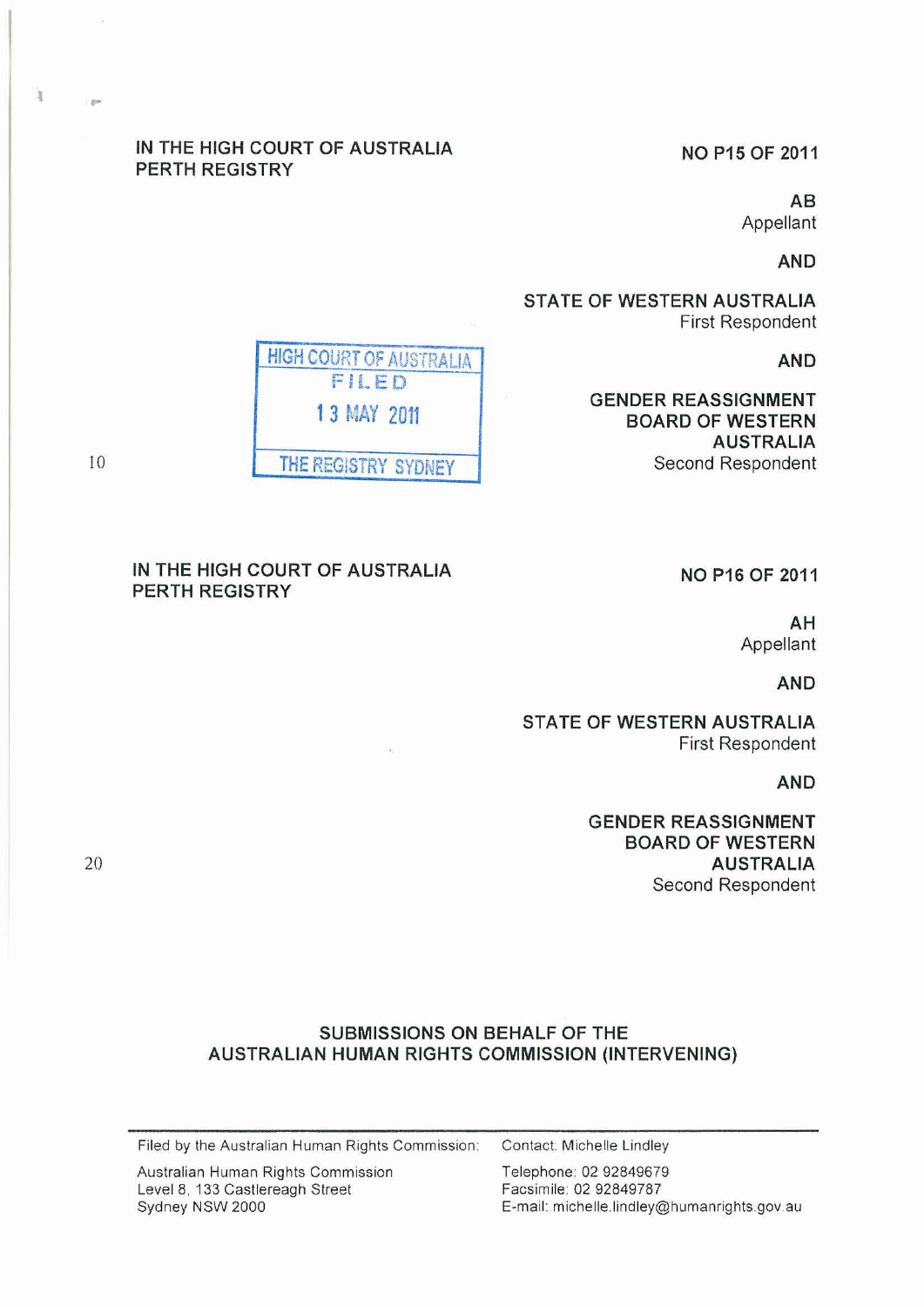## I: **CERTIFICATION**

,~

传

10

1. These submissions are in a form suitable for publication on the internet.

# 11: **BASIS OF INTERVENTION**

2. The basis of the proposed intervention is s 11(1)(o) of the Australian Human Rights Commission Act 1986 (Cth) (the **AHRC** Act), which provides that one of the functions of the Australian Human Rights Commission (the Commission) is to intervene in legal proceedings that involve human rights issues, with the leave of the court, where the Commission considers it appropriate to do so.<sup>1</sup> These proceedings involve human rights issues, namely issues concerning the rights of the appellants (and of other persons who have undergone medical treatment to align their physical characteristics with their true gender (transsexuals<sup>2</sup>)) to recognition before the law, privacy and non-discrimination.

# Ill: **WHY LEAVE TO INTERVENE SHOULD BE GRANTED**

- 3. The Commission has an interest and expertise in relation to the rights of transgender persons generally, and transsexuals more particularly, as set out in paragraphs 7 and 12 of the affidavit of Catherine Branson filed on 27 April 2011. Accordingly it will be able to assist the Court by way of these written submissions and, if appropriate, by way of oral submissions.
- 20 4. The Commission's submissions are filed in support of the appellants. They address issues not dealt with by the appellants, namely:
	- (1) the role of international law in the interpretation of State legislation;
	- (2) the effect of the right to privacy under article 17 of the ICCPR on the construction of the Gender Reassignment Act 2000 (WA) (the Act);
	- (3) the effect of the right to non-discrimination under articles 2 and 26 of the ICCPR on the construction of the Act; and
	- (4) the prinCiple of non-discrimination as an interpretive principle in Australian domestic law.

<sup>&#</sup>x27;Human rights' is defined in s 3 of the AHRC Act to mean the rights and freedoms recognised in the International Covenant on Civil and Political Rights [1980] ATS 23 (ICCPR). Australia ratified the ICCPR on 13 August 1980 and the ICCPR entered into force for Australia on 13 November 1980, except for Article 41 which entered into force on 28 January 1993.

<sup>,</sup>  The Commission recognises that terminology in relation to gender identity is strongly contested and that there is no clear consensus on what is appropriate terminology in this area. Different persons use different terminology in relation to their identity. In this submission the Commission has adopted terminology suitable for use in these particular legal proceedings.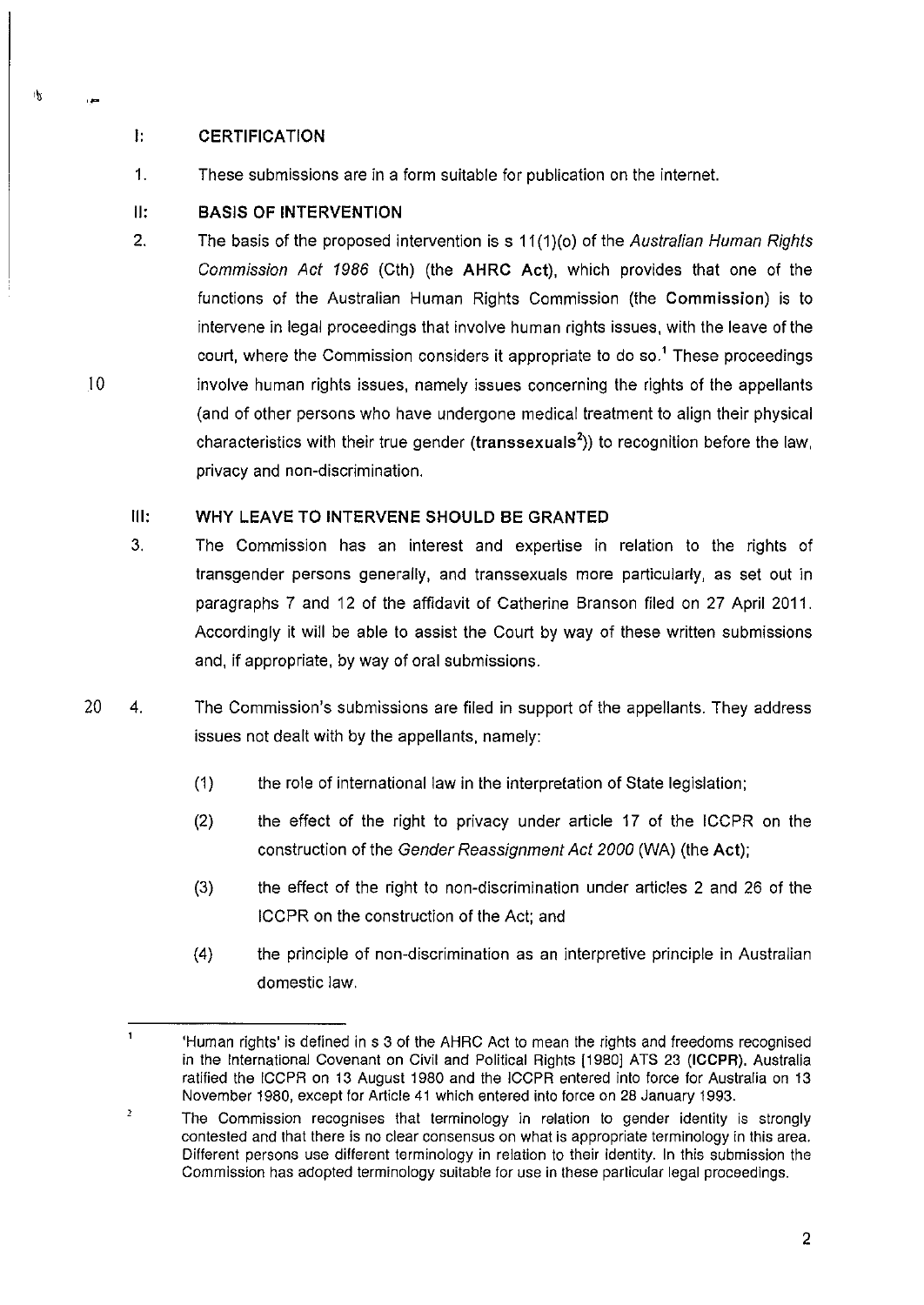- 5. The Commission's submissions also develop in more detail some matters raised by the appellants, including:
	- (1) The effect of the right to recognition before the law under article 16 of the ICCPR on the construction of the Act;
	- (2) The role of a remedial and beneficial approach to construction; and
	- (3) How to construe ss 14 and 15 of the Act in a way that gives each a distinct and rights-consistent role.
- 6. The Commission thus offers the Court assistance in relation to the above issues that will likely not be offered by other parties. $3$

# 10 IV: **APPLICABLE** STATUTORY **PROVISIONS**

7. The applicable statutory provisions are set out in the attached Annexure.

# V: **ISSUES ON WHICH THE COMMISSION MAKES SUBMISSIONS**

- 8. If leave to intervene is granted the Commission will make submissions on the following issues:
	- (1) the relevance of Australia's obligations under the ICCPR to the construction of ss 3 and 15 of the Act, namely the obligation to respect, protect and promote the following rights:
		- (a) the right to recognition as a person before the law (article 16);
		- $(b)$  the right to be protected from arbitrary or unlawful interference with privacy (article 17); and
		- (c) the right to equality and non-discrimination (arts 2 and 26).
	- (2) independently of (1), the need for a purposive construction of the Act and the relevance of the right to non-discrimination to a purposive construction of ss 3 and 15; and
	- (3) applying the approach in (1) and (2), a reconciliation of ss 14 and 15 of the Act which produces a coherent and rights consistent construction of the relevant provisions.

3

20

Ń,

See discussion in Levy v Victoria (1997) 189 CLR 579 at 603-4 (Brennan J).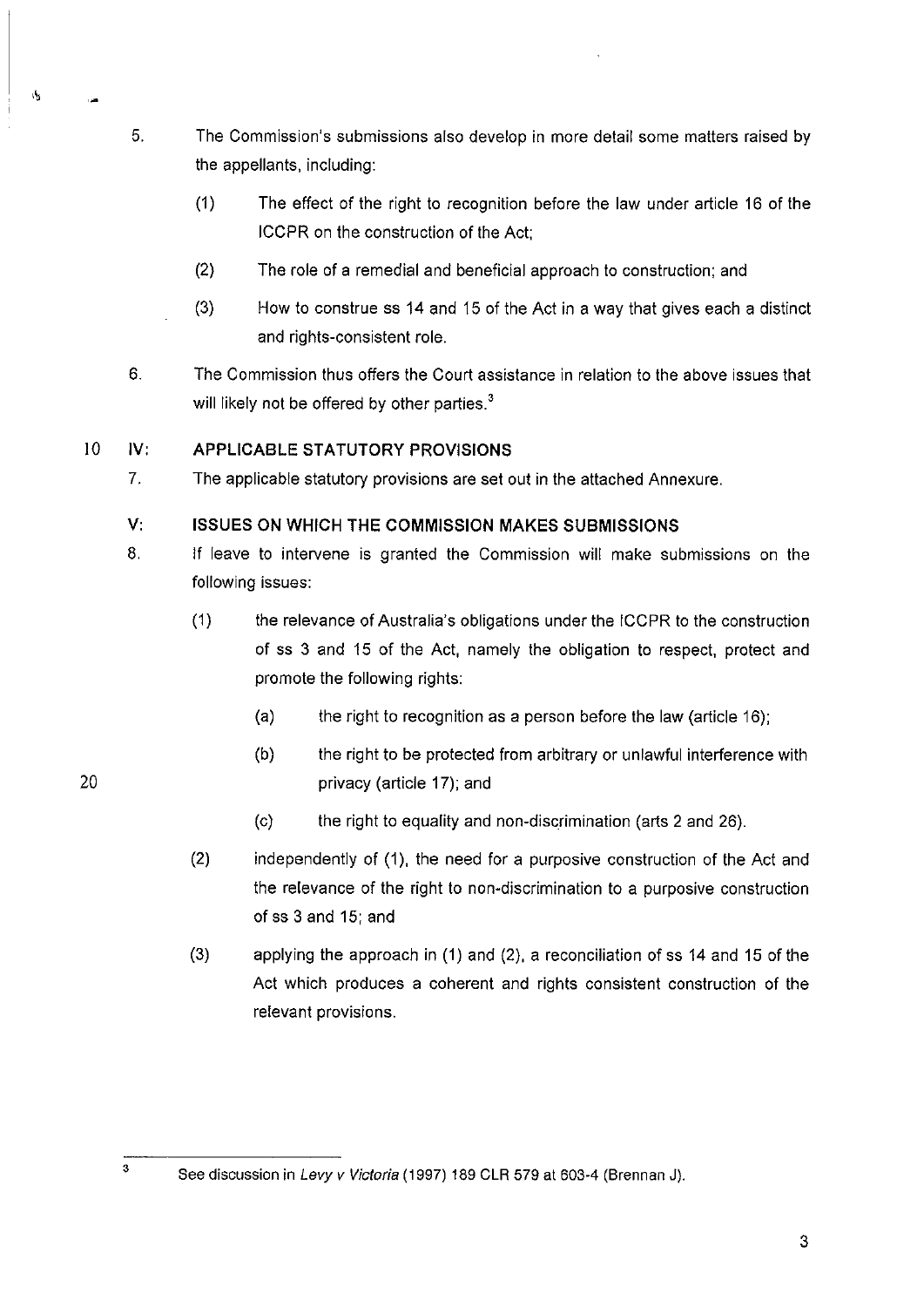# A. Introduction

•

# A.1 Section 15(b): the construction of the majority in the Court of Appeal

- 9. Martin CJ (with whom Pullin J relevantly agreed) held that:
	- (1) "gender characteristics" means "all aspects of an individual's physical make up, whether external or internal, that could be considered as bearing upon their identification as either male or female according to accepted community standards and expectations" (Reasons [109]). Neither Martin CJ nor Pullin J defined or explained what they meant by "general community standards or expectations";
- \0 (2) where matters of sex are involved (it appears his Honour may mean gender) "particular attention is focused, according to ordinary and accepted community standards, upon genitalia and reproductive organs" (Reasons [114]); and
	- (3) both applicants had the genitalia and reproductive organs associated with membership of the female sex and therefore they would not be identified, according to accepted community standards and expectations, as members of the male gender (Reasons [115]).
- 20 10. Although the reasons are not clear, it appears that the Appellant is correct (submissions at [22]) to interpret the majority's reasoning as requiring that a female to male transsexual must have had a hysterectomy and also a phalloplasty (that is. the surgical construction of a penis and testes), and that a male to female transsexual must have had her penis and testes removed. Or to put it in a construction sense (although majority does not do this) "physical characteristics" in the statutory definition of "gender characteristics" means "genital and reproductive organs".<sup>4</sup> This approach is unnecessarily narrow and pays insufficient regard to surgical alteration of breasts and to other forms of medical treatment that can alter a person's physical characteristics (such as hormone treatment).

# A.2 Section 15(b) The Commission's construction

11. The Commission contends that the purposes of the Act, which are required to be taken into consideration in its construction, are threefold:

30

4

This is reflected in the conclusions expressed by Martin CJ at paragraph [115] in the court below: Western Australia v AH [2010] WASCA [115] (AB ).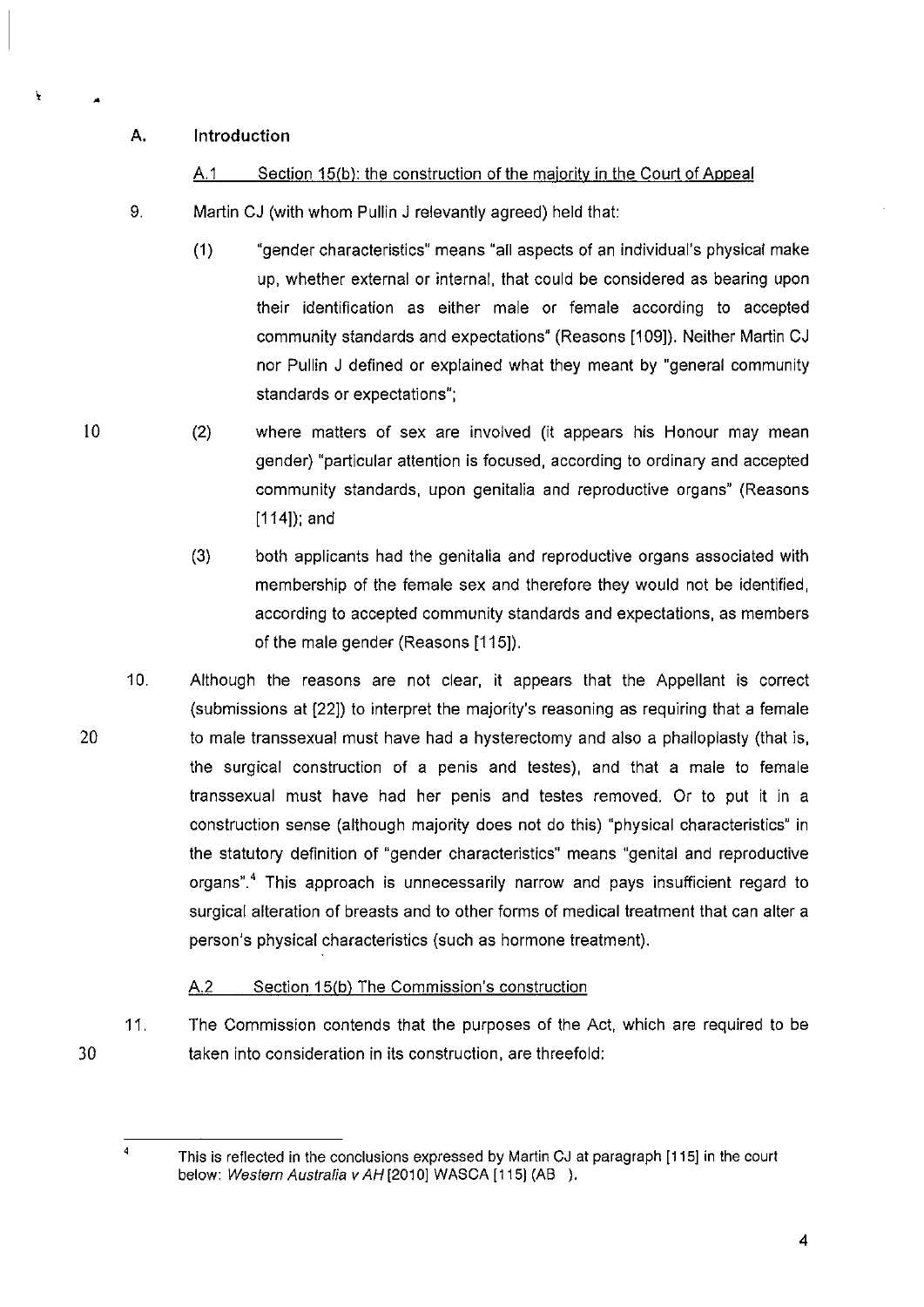- (1) to provide recognition of the true gender of transsexuals, by issue of a recognition certificate;
- (2) to protect transsexuals from being forced to disclose the gender of their birth in the course of their interaction with the outside world; and
- (3) to protect transsexuals from discrimination.
- 12. This Court's approach to the construction of the Act ought to reflect those purposes.
- 13. The key provisions in relation to the issue of a recognition certificate are ss 14 and 15.
	- (1 ) Section 14 imposes a threshold requirement that a person applying for a recognition certificate has undergone a "reassignment procedure". That is a defined term that requires a medical or surgical procedure to alter "the genital and other gender characteristics" of a person.
	- (2) Section 15 requires that the gender Reassignment Board be satisfied that the applicant "has adopted the lifestyle and has the gender characteristics of a person of the gender to which the person has been reassigned.
- 14. Each of ss 14 and 15 uses the term "gender characteristics", which is defined in s 3 of the Act. The task is to construe that statutory definition in the context of the provision in which it appears, as well of course as the scheme in which it appears. For reasons set out at [69]-[71] below, the Commission contends the focus of s 15 is quite different from the one described by the majority in the Court of Appeal: the real focus of s 15 (as opposed to s 14) is on how the applicants will be perceived by those with whom they will deal in their daily lives, and how the applicants perceive themselves and present to others.
- 15. The Commission contends that the expression "the physical characteristics by virtue of which a person is identified as male or female" means a sufficiency of externally perceptible physical characteristics for a reasonable person to recognise an applicant as male or female as the case may be. Section 15 does not require medical intervention to "turn a man into a woman or vice versa".5
- 30 16. On this construction, whether a female to male transsexual has or has not undergone a hysterectomy is irrelevant to the construction and operation of s 15(b). Whether a person has a uterus, or not, is not a feature which makes that person

5

10

Ą

20

Bellinger v Bellinger [2003] UKHL 21; [2003]2 All ER 593 at 41.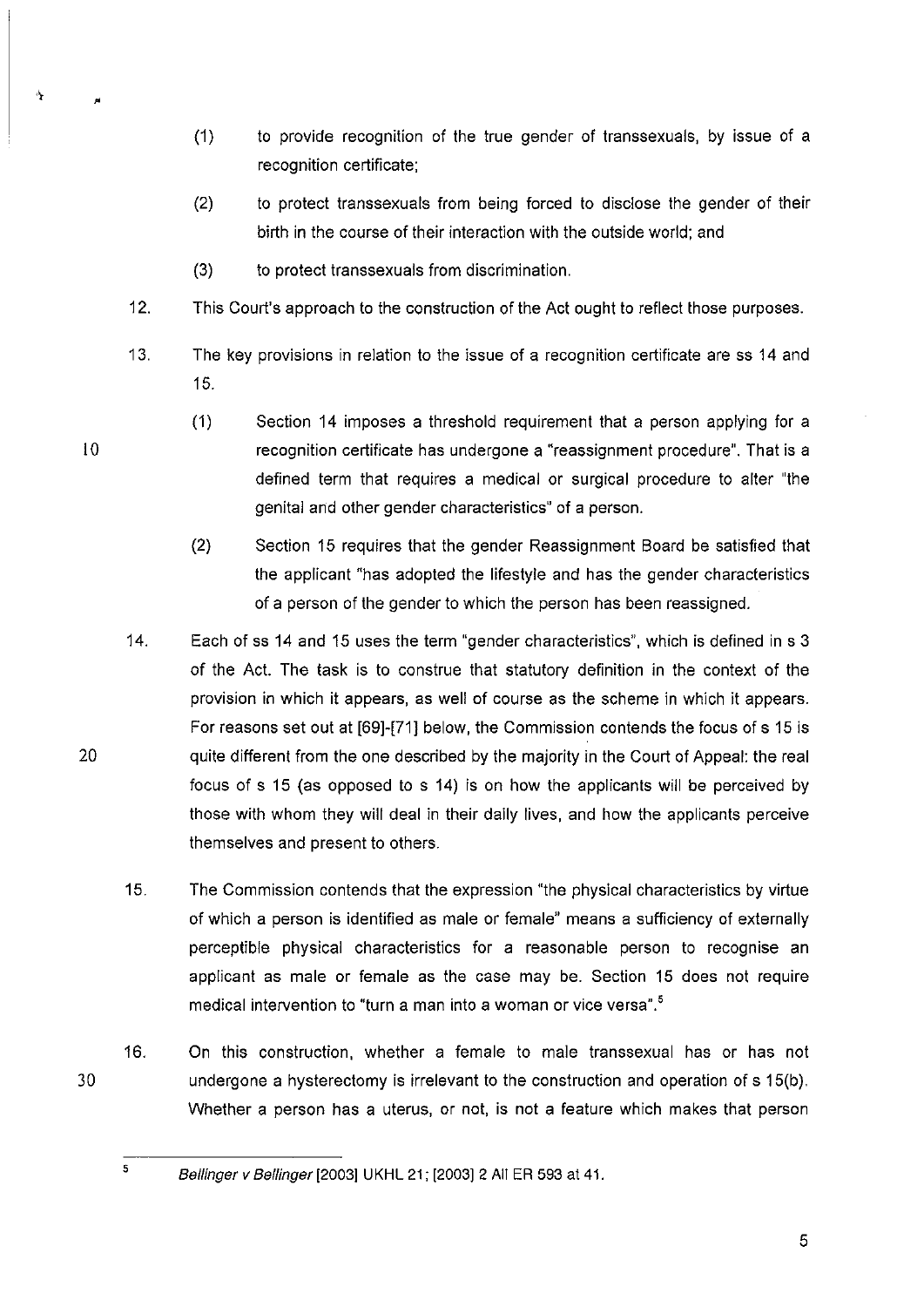identifiable as a woman. Many women do not have uteruses. The presence or absence of a uterus is not perceptible visibly, aurally, or in any other way to those who deal with a person.

- 17. Similarly, whether a female to male transsexual has or has not undergone a hysterectomy is irrelevant to the operation of s 14. It is not a surgical procedure to alter the genitals of a person. It is not, for the reasons given above, a surgical procedure to alter the externally perceptible characteristics of a person. It may remove an organ that many women have (the focus not being for the purposes of the Act on the gender which is being given up), but that is all.
- 10 18. The Commission's construction is supported by reference to Australia's human rights obligations (outlined in Part B) and by reference to the purpose of the Act (outlined in Part C).

## B. Australia's international obligations and the construction of the Act

#### B1. Role of international law in statutory construction

- 19. It is well settled that, as a general proposition, legislative provisions that are ambiguous are to be interpreted by reference to the presumption that Parliament did not intend to violate Australia's international obligations.<sup>6</sup> The requirement of ambiguity has been interpreted broadly; as Mason CJ and Deane J observed in Teoh: *<sup>7</sup>*
- there are strong reasons for rejecting a narrow conception of ambiguity. If the language of the legislation is susceptible of a construction which is consistent with the terms of the international instrument and the obligations which it imposes on Australia, then that construction should prevail.

<sup>6</sup>  This principle was first stated in the Commonwealth context in Jumbunna Coal Mine No Liability v Victorian Coal Miners' Association (1908) 6 CLR 309 at 363. It has since been reaffirmed by this Court on many occasions: see, eg, Polites v Commonwealth (1945) 70 CLR 60 at 68-69, 77, 80-81; Chu Kheng Lim v Minister for Immigration (1992) 176 CLR 1 at 38 (Brennan, Deane and Dawson JJ); Minister for Immigration & Ethnic Affairs v Teoh (1995) 183 CLR 273 at 287; Re Minister for Immigration and Multicultural and Indigenous Affairs ex parte Lam (2003) 214 CLR 1 at 33 (McHugh and Gummow JJ); Coleman v Power (2004) 220 CLR 1 at 27 (Gleeson CJ), 91-4 (Kirby J). Despite his stringent criticism of the rule, in Al-Kateb v Godwin (2004) 219 CLR 562 at [63]-[65] McHugh J acknowledged that "it is too well established to be repealed now by judicial decision".

<sup>7</sup>  (1995) 183 CLR 273 at 287-8.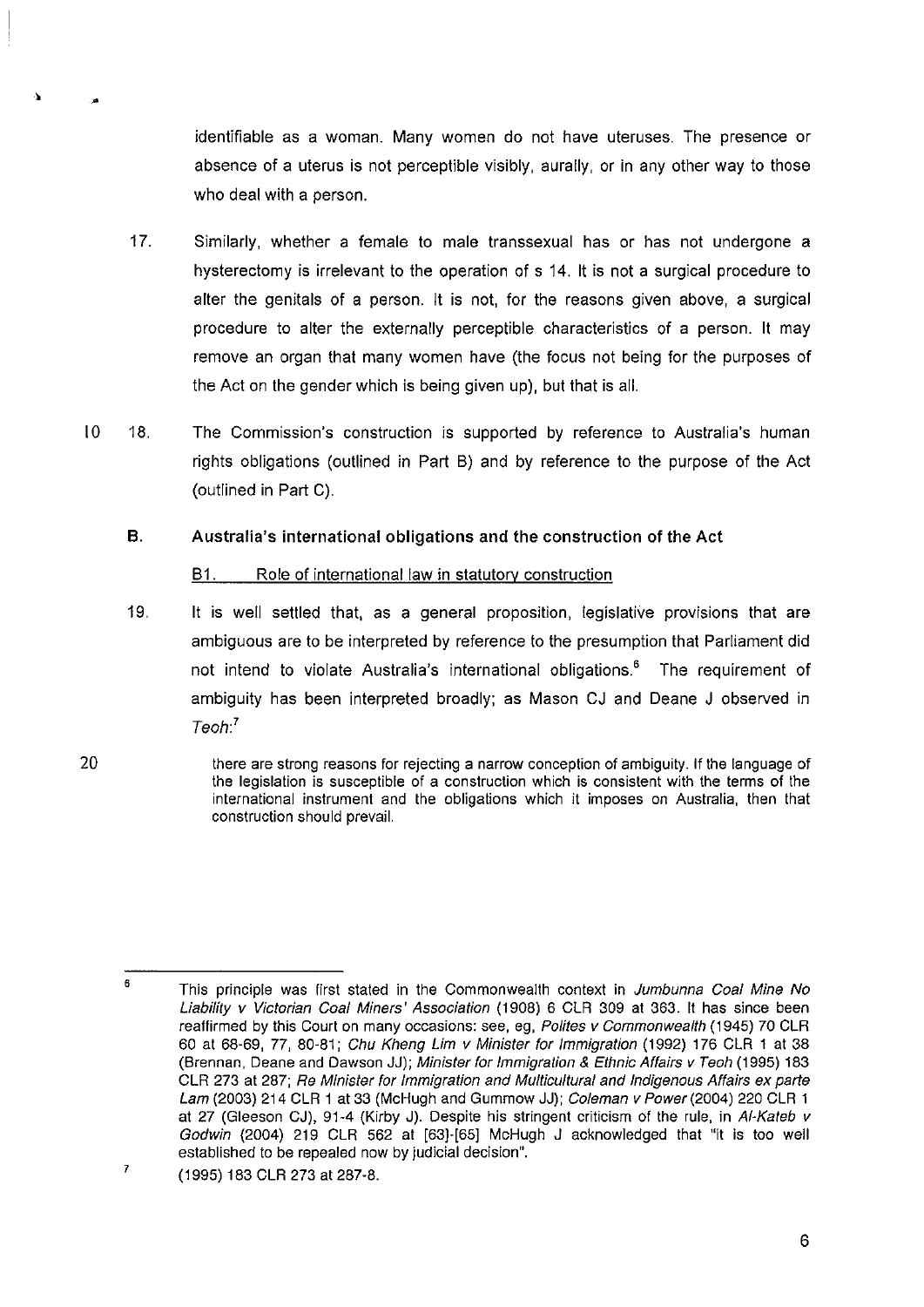20. The Commission contends that this principle applies to State legislation as much as to federal legislation. As Gummow and Hayne JJ observed in Kartinyeri v Commonwealth: *<sup>8</sup>*

> It has been accepted that a statute of the Commonweatth or of a State is to be interpreted and applied, as far as its language permits, so that it is in conformity and not in conflict with the established rutes of international law. On the other hand, the provisions of such a law must be applied and enforced even if they be in contravention of accepted principles of international law.

10

Ą

20

21. The judgment of Gleeson CJ in Coleman v Power<sup>9</sup> should not be understood as casting doubt on the proposition that State legislation is to be construed with appropriate regard for Australia's international obligations.

22. The principle that legislation is to be construed so as to give effect to, and not to breach, Australia's international obligations assists in minimising the risk of legislation inadvertently causing Australia to breach international law; rather, any breach of international law occasioned by an Act of Parliament ought to be the result of a deliberate decision of the Parliament in question. To this end, where a construction that is consistent with international law is open, that construction is to be preferred over a construction that is inconsistent with international law.<sup>10</sup> This principle, although developed in the context of Australia's federal parliament, is equally apposite at the State level. It is possible for State legislation to cause Australia to be in breach of Australia's international obligations.<sup>11</sup> Thus application of the principle to State legislation assists in ensuring that States do not inadvertently place Australia in breach of Australia's international obligations. As with the Commonwealth Parliament, it ought to be presumed that States do not intend to violate international law, whilst recognizing that they remain capable of doing so.<sup>12</sup>

B (1998) 195 CLR 337 at 384 (footnotes omitted, emphasis added). See also Cornwell  $v$  R (2007) 231 CLR 260 at 320-322, where Kirby J applied the principle in relation to the construction of a State Act.

<sup>9</sup>  (2004) 220 CLR 1 at 27-29.

<sup>10</sup>  Teoh (1995) 183 CLR 273 at 287 (Mason CJ and Deane J); Chu Kheng Lim (1992) 176 CLR 1 at 38 (Brennan, Deane and Dawson JJ).

<sup>11</sup>  For an example of where this occurred, see Toonen v Australia CCPR/C/50/D/488/1992 (Jurisprudence), where Australia was found by the UN Human Rights Committee to be in breach of the ICCPR by reason of Tasmanian legislation criminalising sex between males.

<sup>12</sup>  The presumption that legislation is construed so as not to violate international law has always recognised that a legislature may choose to legislate inconsistently with Australia's international obligations and that it retains the power to do so; in other words, international law is not a limitation on legislative power. See, eg, Polites (1945) 70 CLR 60 at 68-69, 77, 80-81; Zhang v Zemin [2010] NSWCA 255 at [125] (Spigelman CJ).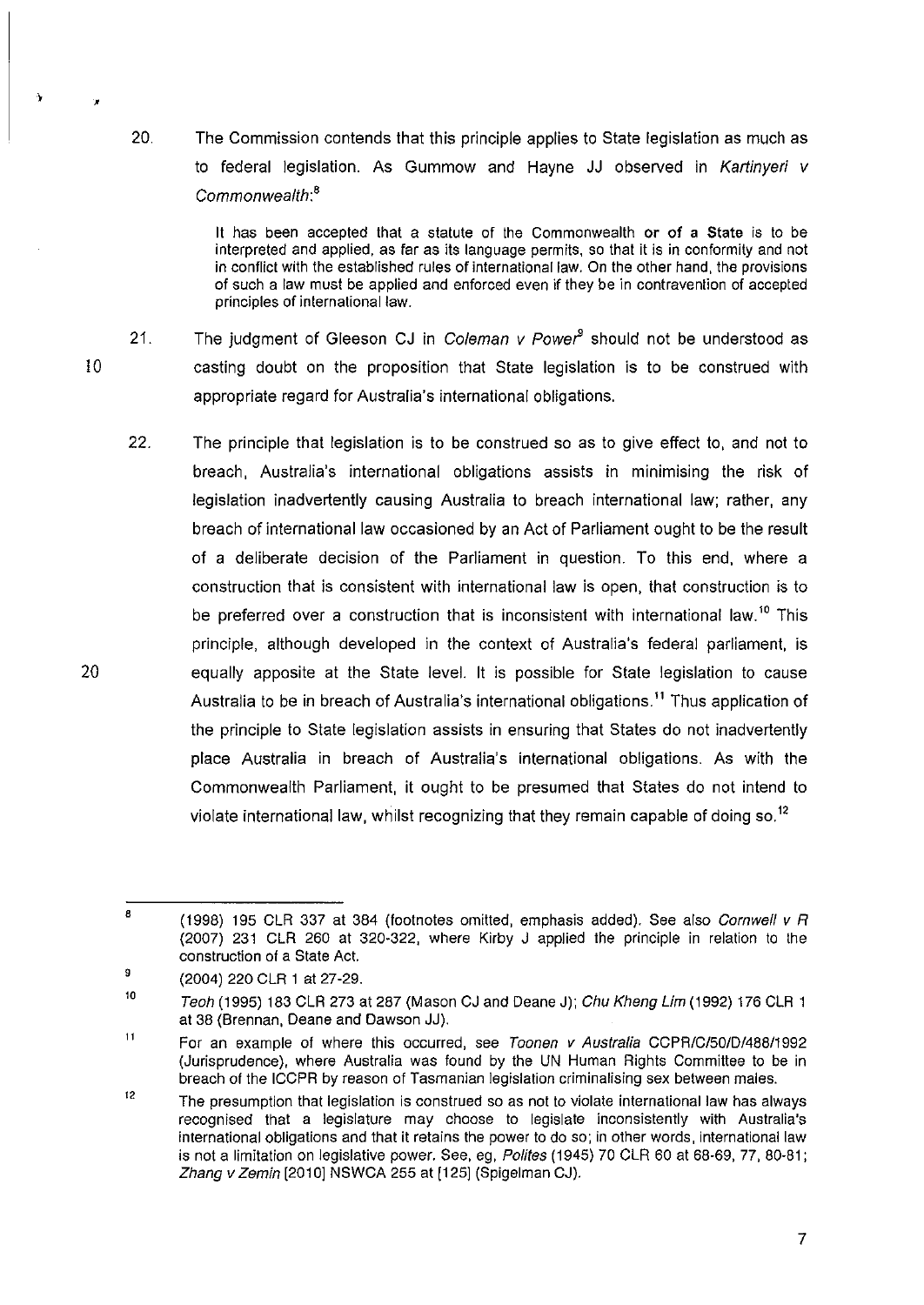- 23. The principle has been regarded as limited to statutes enacted after Australia's entry into the treaty in question; $<sup>13</sup>$  in this case, the Act was enacted in 2000, well</sup> after Australia's ratification of the ICCPR in 1980.
- 24. Australia has relevant international legal obligations under the ICCPR, being obligations to respect, protect and promote the following rights:
	- (1) the right to recognition everywhere as a person before the law (Art 16);
	- (2) the right not to be subjected to arbitrary or unlawful interference with privacy and the right to the protection of the law against such interference (Art 17); and
- 10 (3) the right to equality and non-discrimination (Arts 2 and 26).
	- 25. The Commission contends that these obligations are to be interpreted in accordance with international legal principles governing the interpretation of treaties. This Court has, in a series of cases, taken the view that where a statute implements a treaty, the treaty (and hence the statute) is to be interpreted in light of international norms of interpretation, and further that treaties ought to be interpreted uniformly by contracting states.<sup>14</sup> The Commission contends that the same approach to treaty interpretation applies where a treaty is being used as an aid to the interpretation of a statute that was not enacted for the purpose of implementing a treaty obligation.
- 26. Articles 31 and 32 of the Vienna Convention on the Law of Treaties<sup>15</sup> (VCLT) set out the following relevant principles applicable to the interpretation of treaties:

# Article 31: General rule of interpretation

 $\dddotsc$ 

1. A treaty shall be interpreted in good faith in accordance with the ordinary meaning to be given to the terms of the treaty in their context and in the light of its object and purpose.

20

 $\overline{y}$ 

<sup>13</sup>  See, eg, Teoh (1995) 183 CLR 273 at 287 (Mason CJ & Deane J); Kruger v Commonwealth (1997) 190 ClR 1 at 71 (Dawson J); Coleman v Power (2004) 220 ClR 1 at 27-8 (Gleeson CJ), contra 94-6 (Kirby J).

<sup>14</sup>  See, eg, Povey v Qantas Airways Ltd (2005) 223 CLR 189 at 202 [24]-[25] (Gleeson CJ, Gummow, Hayne and Heydon JJ); Shipping Corporation of India Lld v Gamlen Chemical Co A/Asia Pty Ltd (1980) 147 CLR 142, 158-60; A v Minister for Immigration & Ethnic Affairs (1997) 190 ClR 225 at 239-240 (Dawson J); Thiel v Federal Commissioner of Taxation (1990) 171 ClR 338 at 349-350 (Dawson J).

<sup>15</sup>  [1974] ATS 2; entered into force for Australia and generally on 27 January 1980. The principles contained in the VCLT may properly be utilised even though the VCLT entered into force after the ICCPR because the VCLT is a codification of the customary law rules of the interpretation of treaties: Thiel v Federal Commissioner of Taxation (1990) 171 ClR 338 at 356 (McHugh J).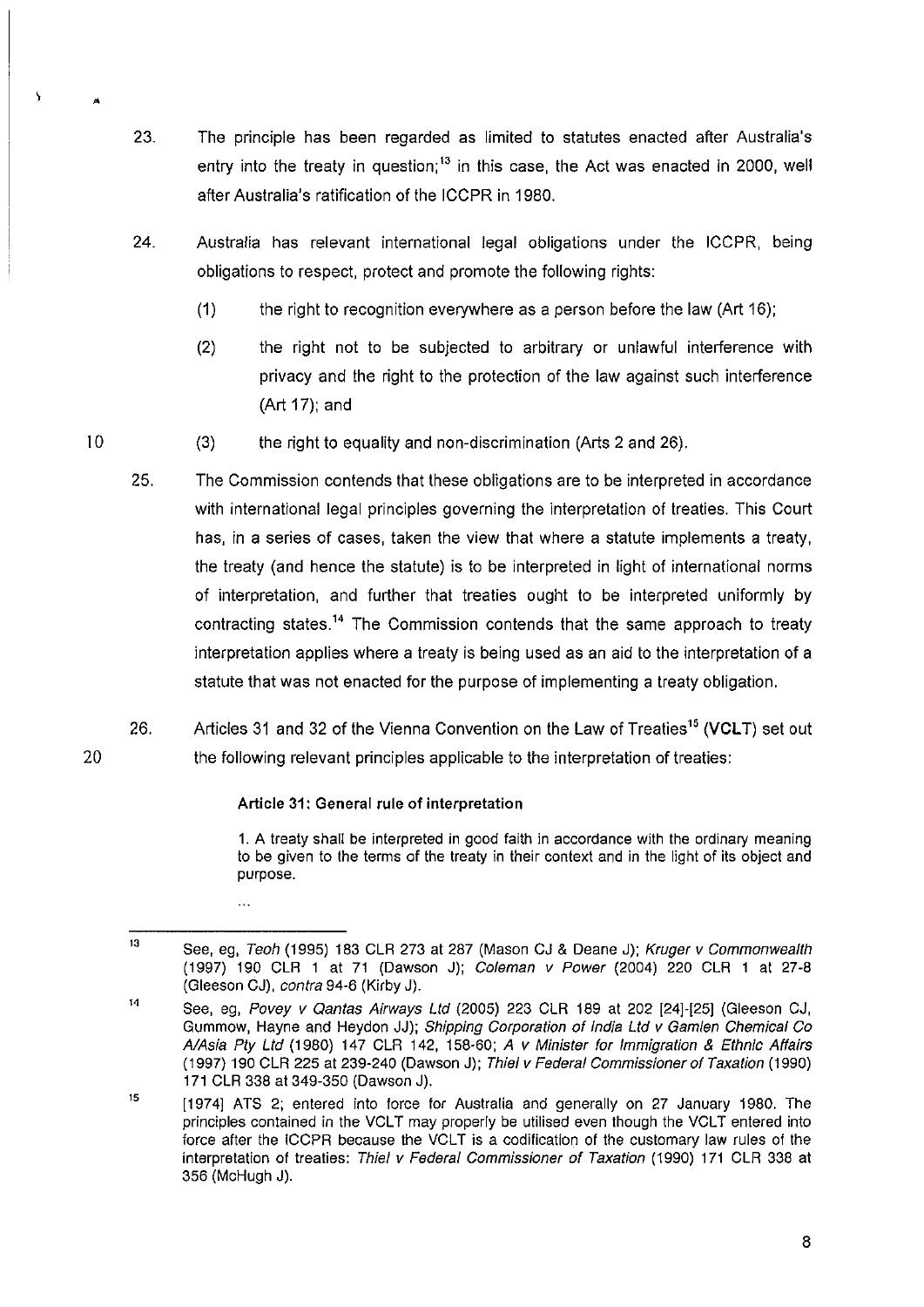3. There shall be taken into account, together with the context: ...

(b) any subsequent practice in the application of the treaty which establishes the agreement of the parties regarding its interpretation; ...

Article 32: Supplementary means of interpretation

Recourse may be had to supplementary means of interpretation, including the preparatory work of the treaty and the circumstances of its conclusion, in order to confirm the meaning resulting from the application of article 31, or to determine the meaning when the interpretation according to article 31:

(a) leaves the meaning ambiguous or obscure; ...

- 10 27. It is accepted that "technical principles of common law construction are to be disregarded in construing the text" of a treaty.<sup>16</sup>
	- 28. The rights provided for in the ICCPR, expressed as they are at a high level of generality, are ambiguous in their application to transgender persons; hence recourse may be had to supplementary means of interpretation, '7 including the Principles of the Application of International Human Rights Law in Relation to Sexual Orientation and Gender Identity (the Yogyakarta Principles).<sup>18</sup>
	- 29. The Yogyakarta Principles were developed by a group of academic and UN human rights experts<sup>19</sup> in 2006. The experts "agree that the Yogyakarta Principles reflect the existing state of international human rights law in relation to issues of sexual

<sup>16</sup>  A v Minister for Immigration & Ethnic Affairs (1997) 190 CLR 225 at 240 (Dawson J).

<sup>&#</sup>x27;7 Such means not being limited to "the preparatory work of the treaty and the circumstances of its conclusion", but extending to materials that "provide a guide to the current usage of terms by the parties": Thiel v Federal Commissioner of Taxation (1990) 171 CLR 338 at 349-350 (Dawson J). As Kirby J observed in De L v Director-General, Department of Community Services (NSW) (1996) 187 CLR 640 at 676, "[e]xcept in cases of unarguably clear treaty language, courts today regularly have resort to the opinions of scholars, reports on the operation of the treaty and decisions of municipal courts addressing analogous problems".

<sup>,.</sup>  The Yogyakarta Principles are principles on the application of international human rights law in relation to sexual orientation and gender. They were adopted in 2007 by a group of 29 human rights experts from 25 countries representative of all geographic regions. The experts included one former UN High Commissioner for Human Rights, 13 current or former UN human rights special mechanism office holders or treaty body members, two serving judges of domestic courts and a number of academics.

<sup>&#</sup>x27;9 The experts came from 25 countries representing all geographic regions. They included Philip Alston, UN Special Rapporteur on extrajudicial, summary and arbitrary executions and Professor of Law at New York University; Edwin Cameron, Justice of the South African Supreme Court of Appeal; Elizabeth Evatt, former member and Chair of the Committee on the Elimination of All Forms of Discrimination Against Women; and Mary Robinson, former UN Commissioner for Human Rights. The full list of signatories is annexed to the Yogyakarta Principles. The process for the development of the Yogyakarta Principles is described in O'Flaherty & Fisher, "Sexual Orientation, Gender Identity and International Human Rights Law: Contextualising the Yogyakarta Principles" (2008) 8 Human Rights Law Review 207 at 232-237.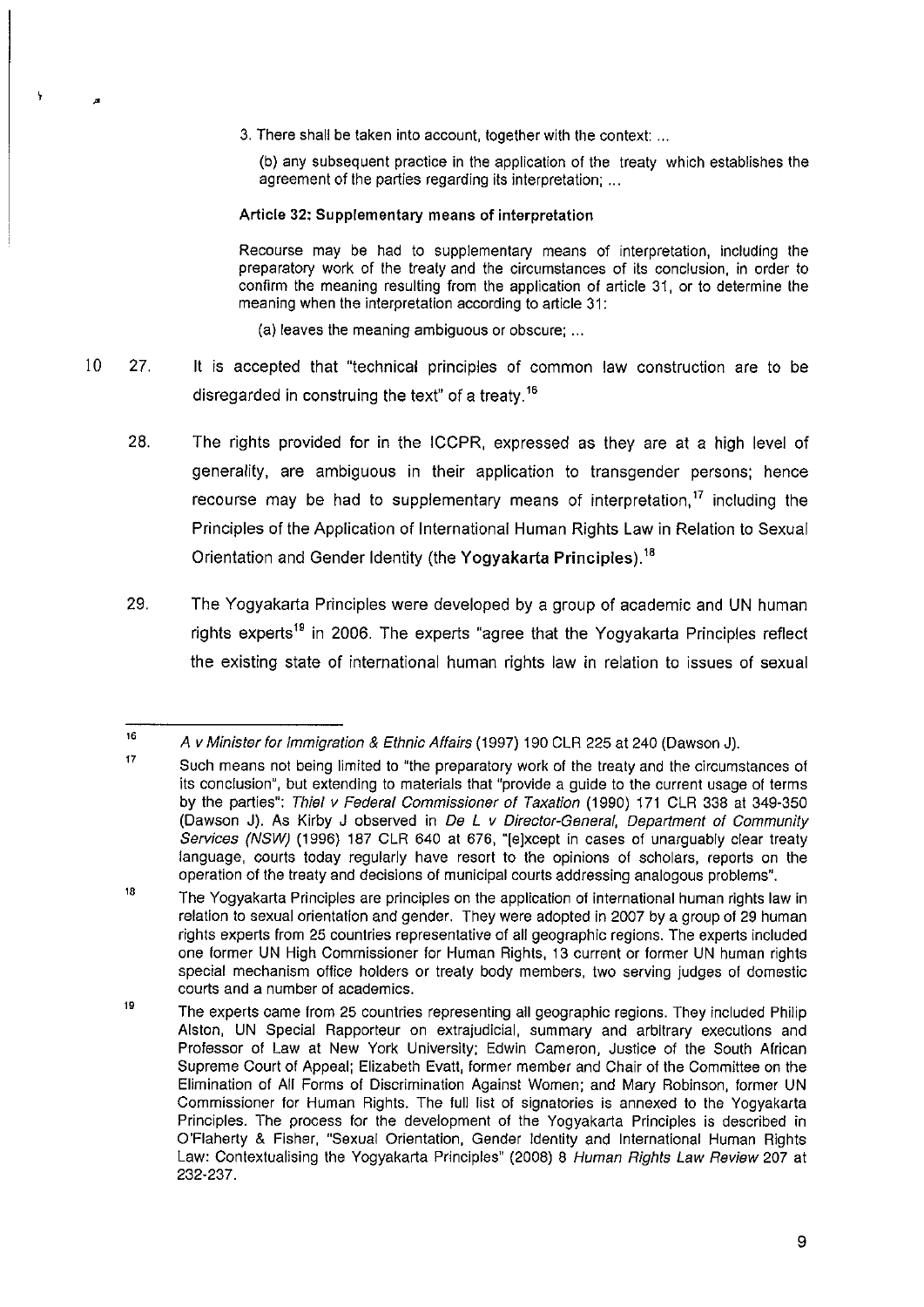orientation and gender identity<sup>®20</sup>and "affirm binding international legal standards with which all states must comply<sup>421</sup>. The Yogyakarta Principles have since been referred to and utilized by a variety of international and state bodies, evidencing the general acceptance of them as reflecting existing international human rights obligations.<sup>22</sup>

30. Interpretation of the ICCPR is not confined to a consideration of the intentions of the drafters or signatories as at 1966 (being the year it opened for signature). In relation to the Convention Relating to the Status of Refugees, this Court has held that categories of persons who fear persecution may be recognised as refugees even though the drafters or signatories to that convention would not have envisaged such recognition, the principal example being lesbians and gay men. $23$  As was observed in A v Minister for Immigration & Ethnic Affairs: *<sup>2</sup> '* 

> It would be an error to construe the definition [of 'refugee'] so as to ignore the changing circumstances of the world in which the Convention now operates. Thus, it was agreed for the Minister that, appearing as it does in a treaty of general application, the phrase "a particular social group" could not be confined to those groups which were in the minds of the drafters of the Convention in 1951. For example, at that time persons having a wellfounded fear of persecution for reasons of their sexual orientation would in many, perhaps most, countries (including Australia) have been identified as criminals .... Nowadays, a different content and application of the phrase affords the protection of the Convention deriving from a larger understanding of the "persecution" and the identity of the "particular social group" in question. The concept is not a static one. Nor is it one fixed by historical appreciation.

- 31. On the same basis, the Yogyakarta Principles can assist in ascertaining the contemporary meaning of the text of the ICCPR and the application of that text to transgender persons.
- 32. Finally, decisions of the European Court of HUman Rights in relation to the European Convention on Human Rights, which convention contains broadly the

20

10

,

<sup>20</sup>  Yogyakarta Principles at 7.

<sup>21</sup>  Yogyakarta Principles, Introduction.

<sup>22</sup>  See Ettelbrick & Zeran, The Impact of the Yogyakarta Principles on International Human Rights Law Development: A 8tudy of November 2007-June 2010 - Final Report http://www.ypinaction.org/files/02/57/Yogyakarta\_Principles\_Impact\_Tracking\_Report.pdf; O'Flaherty & Fisher, "Sexual Orientation, Gender Identity and International Human Rights Law: Contextualising the Yogyakarta Principles" (2008) 8 Human Rights Law Review 207 at 237-247.

<sup>23</sup>  839512002 v Minister for Immigration and Multicultural Affairs (2007) 216 CLR 473; A v Minister for Immigration & Ethnic Affairs (1997) 190 CLR 225 at 300-301.

<sup>24</sup>  (1997) 190 CLR 225 at 293-294 (Kirby J) (footnote omitted).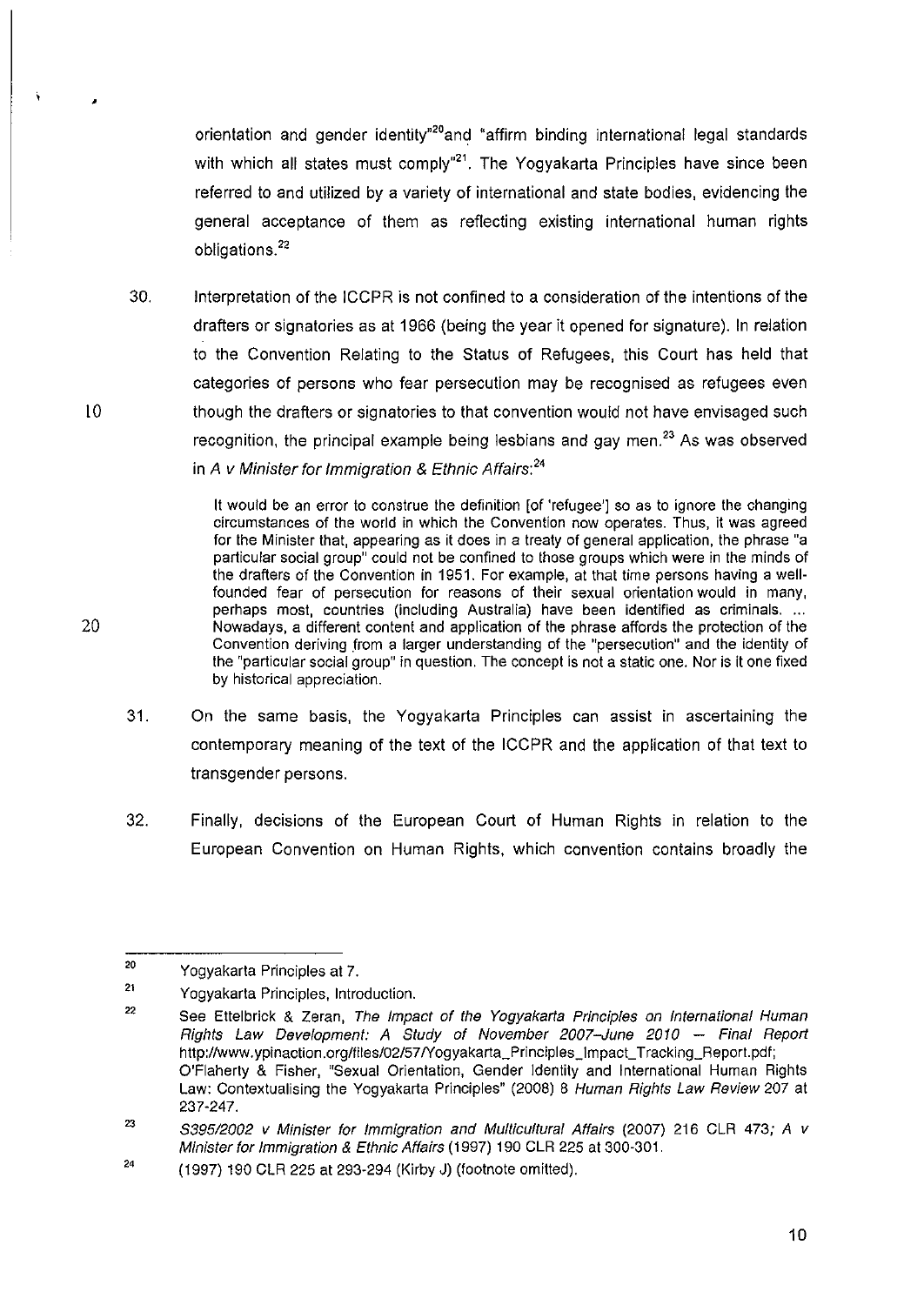same rights as the ICCPR, may also assist in understanding the contemporary meaning and application of the rights protected by the ICCPR.<sup>25</sup>

B2. Right to recognition as a person before the law

33. The right to recognition as a person before the law is protected by Article 16 of the ICCPR as follows:

Everyone shall have the right to recognition everywhere as a person before the law.

34. Legal recognition of an individual encompasses recognition of their true gender as an element of their personhood. This is particularly pertinent in the present context, which involves the interaction of an individual's personal status with the legal and bureaucratic systems of the State. So much is recognised by Article 3 of the Yogyakarta Principles which provides, inter alia that:

> Each person's self-defined sexual orientation and gender identity is integral to their personality and is one of the most basic aspects of self-determination, dignity and freedom.

- 35. Consideration of the right to recognition before the law, understood by reference to the Yogyakarta Principles, in the construction of s 15 of the Act leads to an interpretation that maximizes scope for an individual to have their true gender identity recognised. The Court should eschew any interpretation that would narrow the availability of certificates under the Act by making it too onerous for an individual to have their gender identity properly recognised.
- 36. This is particularly so because one of the fundamental purposes of the Act is to provide for recognition before the law as a person through the issue of a recognition certificate. In that sense, Parliament intended<sup>26</sup> to provide for legal recognition of a person's self-identified gender; and in that sense, Parliament intended a result that is consistent with Australia's legal obligations under article 16 of the ICCPR.

20

10

•

<sup>25</sup> As Louise Arbour, UN High Commissioner for Human Rights, observed in "Opening of the Judicial Year 2008 of the European Court of Human Rights" (25 January 2008) http://www.echr.coe.int/NR/rdonlyres/2A9BAFB0-181F-4484-A525-561 EFFE08B32/010uverture \_An nee \_Jud iciai re \_Lou ise \_Arbour. pdf:

<sup>[</sup>C]ontrasting conclusions of law between the Court and, for example, the Human Rights Committee on essentially the same questions of law would be rare and exceptional. ... [l]n circumstances where a substantive legal issue comes before an international body that has already been carefully resolved by another, in my view special attention should be paid to the reasoning and adequate reasons should be expressed in support of any contrary views of the other body before an contrary conclusion of law is reached. Ultimately, the systems of law are complementary rather than in competition with each other.

<sup>&#</sup>x27;6 Here, intention is not a reference to the subjective intentions or motivations of the members of Parliament; rather, the term "intended" is used in the sense discussed by this Court in Dickson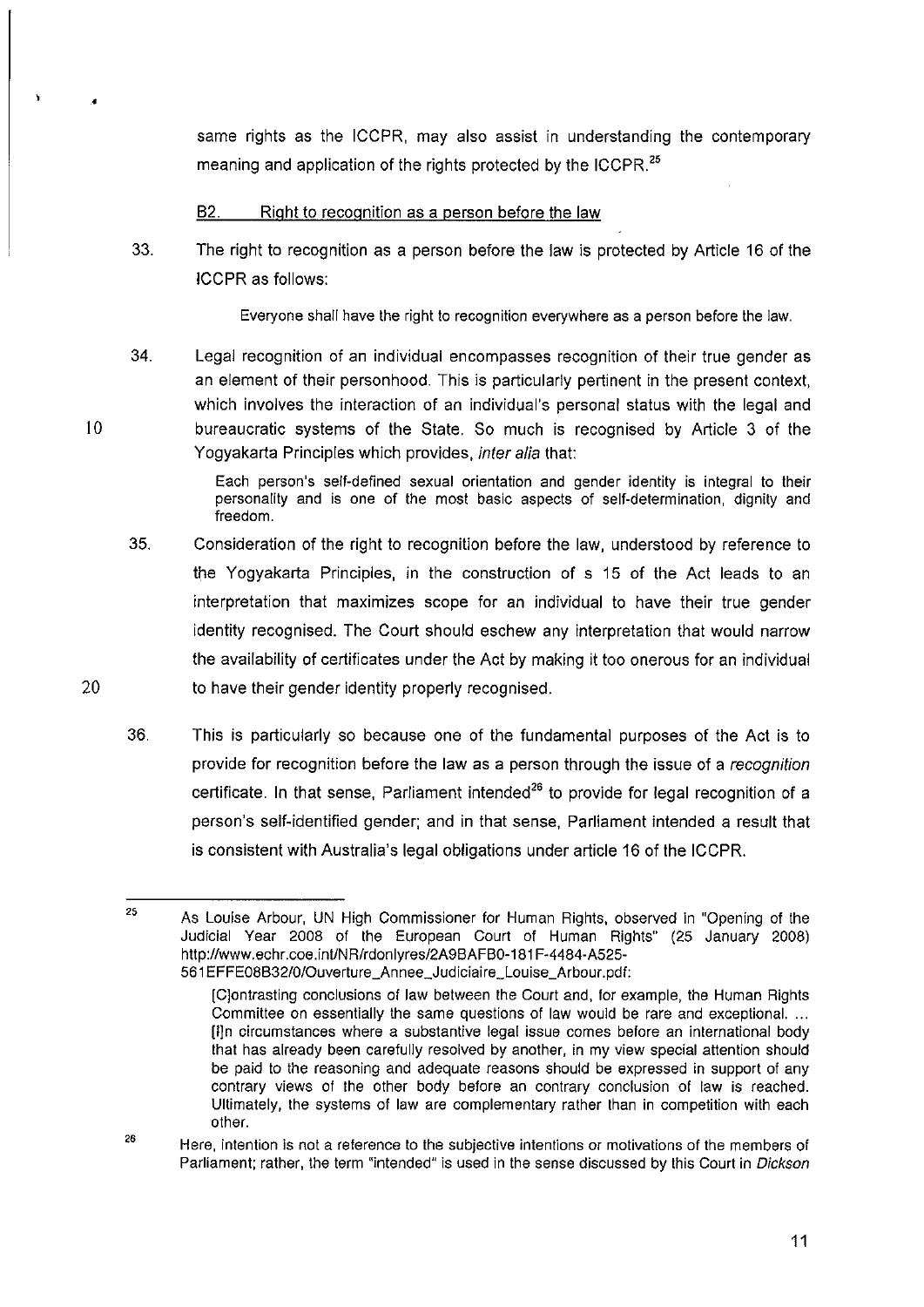37. An approach that is consistent with article 16 and the Yogyakarta Principles is likewise consistent with a broad reading of the Act that emphasises the remedial or beneficial purposes of the legislation, discussed at [60]-[65], below.

#### B3. Right to protection against interference with privacy

38. The right to the protection against interference with privacy is recognised and protected by article 17 as follows:

> No one shall be subjected to arbitrary or unlawful interference with his privacy, family, home or correspondence, nor unlawful attacks on his honour and reputation.

- 39. The right to privacy does not merely compel the State to abstain from such interference: in addition, there are positive obligations inherent in an effective respect for private or family life which may require the adoption of measures designed to secure respect for private life.<sup>27</sup>
	- 40. The right to private life has been considered by the European Court of Human Rights to be broad.<sup>28</sup> covering among other things, development of one's own personal identity and physical integrity.

#### Personal identity and disclosure

10

20

41. In this case, the right to privacy arises first because of the fact that there are circumstances where a person's officially registered gender is at odds with their generally observable gender characteristics. As the European Court of Human Rights said in Goodwin v United Kingdom: <sup>29</sup>

> It must also be recognised that serious interference with private life can arise where the state of domestic law conflicts with an important aspect of personal identity (see, mutatis mutandis, Dudgeon v. the United Kingdom judgment of 22 October 1981, Series A no. 45, § 41). The stress and alienation arising from a discordance between the position in society assumed by a post-operative transsexual and the status imposed by law which refuses to recognise the change of gender cannot, in the Court's view, be regarded as a minor inconvenience arising from a formality. A conflict between social reality and law arises which places the transsexual in an anomalous position, in which he or she may experience feelings of vulnerability, humiliation and anxiety.

30 42. Consistently with this, principle 6(1) of the Yogyakarta Principles states:

States shall ... (f) ensure the right of all persons ordinarily to choose when, to whom and how to disclose information pertaining to their sexual orientation or gender identity, and

29 Goodwin v UK (2002) 35 EHRR 18 at [77].

v The Queen (2010) 270 ALR 1 at [32]-[33] and Zheng v Cai (2009) 239 CLR 446 at 455-456 [28].

<sup>27</sup>  See, eg, X and Y v. the Netherlands, 26 March 1985, § 22, Series A no. 91.

<sup>26</sup>  Refer for example to Pretty v United Kingdom (2346/02) (2002) 35 EHRR 1 at [61].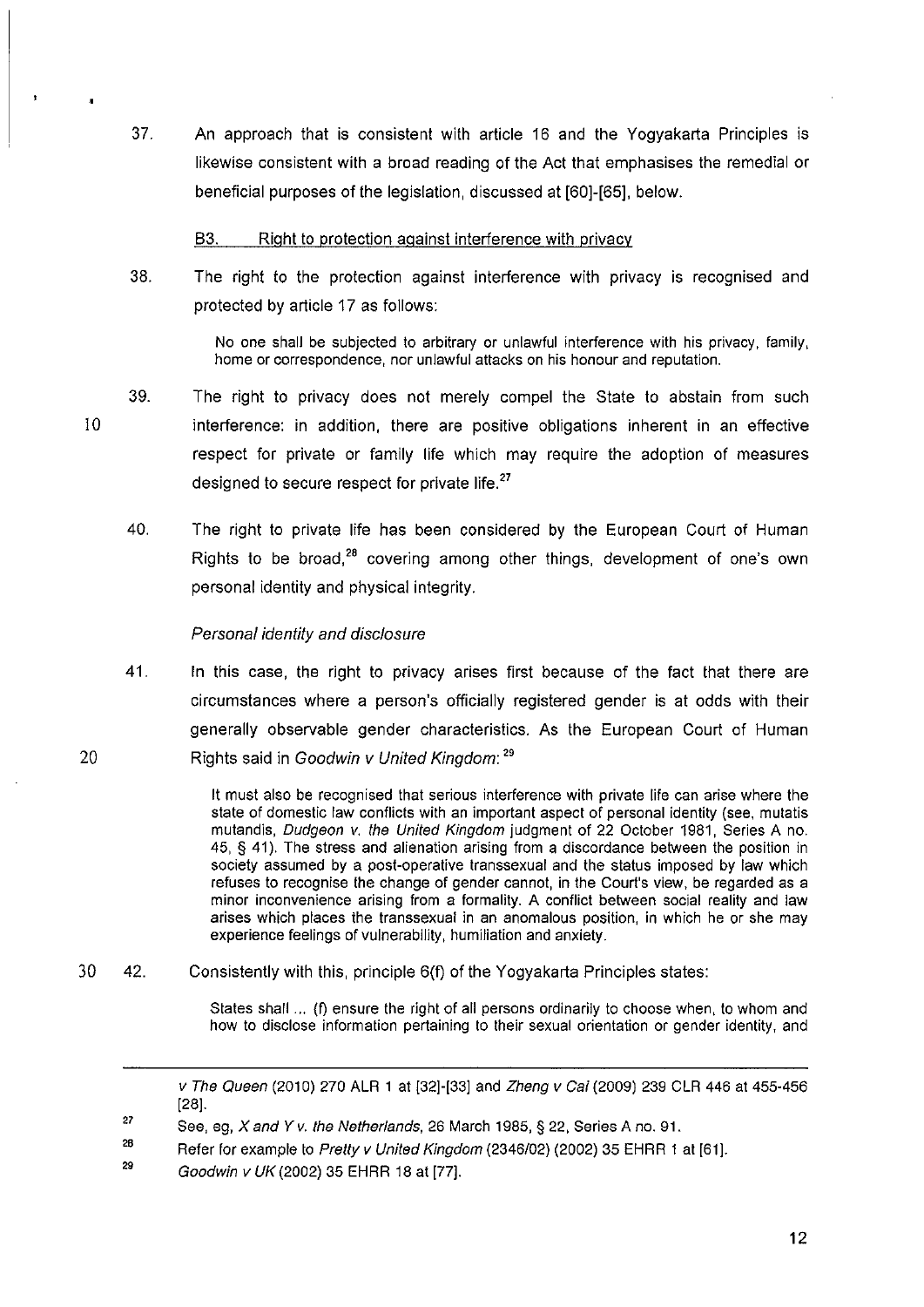protect all persons from arbitrary or unwanted disclosure, or threat of disclosure of such information by others.

43. In the context of the present case similar considerations apply. Without the Act, a person who has had relevant medical or surgical treatment and who presents as his or her self-identified gender, will, on a regular basis, be required to produce identification that shows them to be of a different gender (such as a birth certificate, driver's licence or passport). This interferes with their privacy. A certificate granted under the Act permits the individual to operate within society without drawing attention to their gender history (i.e. the gender of birth) or medical condition (i.e. that the person is undergoing, or has undergone treatment for gender identity disorder). The Act thus operates to remove or ameliorate the interference with privacy that would otherwise occur. The Court ought to prefer an interpretation that operates to protect, to the maximum extent possible, the individual's privacy in respect of their gender and medical history.

#### Physical integrity

•

10

30

- 44. The right to privacy also arises in this case in relation to the issue of physical integrity. In international human rights law the right to privacy is recognised as protecting a person's physical integrity.<sup>30</sup>
- 20 45. Principle 3 of the Yogyakarta Principles deals specifically with the physical integrity of transgender persons in relation to surgical intervention as follows:

No one shall be forced to undergo medical procedures, including sex reassignment surgery, sterilization or hormonal therapy, as a requirement for legal recognition of their gender identity.

46. The decision about which hormonal, surgical or other medical procedures to undertake to treat gender identity disorder is a highly personal decision based on medical advice and an assessment of the possible but not guaranteed benefits, costs and risks of treatment. The Commission contends that this sphere of autonomy should not be lightly interfered with. Requiring, as a precondition to the issue of a recognition certificate, unnecessary and invasive surgery that is unrelated to the person's self-identified gender identity or the perception of their gender by others involves a violation of the right to privacy.

 $30$  See, eg, X and Y v. the Netherlands, 26 March 1985, § 22, Series A no. 91; Y.F. v. Turkey, no. 24209/94, § 33, ECHR 2003-IX; Glass v. the United Kingdom, no. 61827100, § 70, ECHR 2004-11.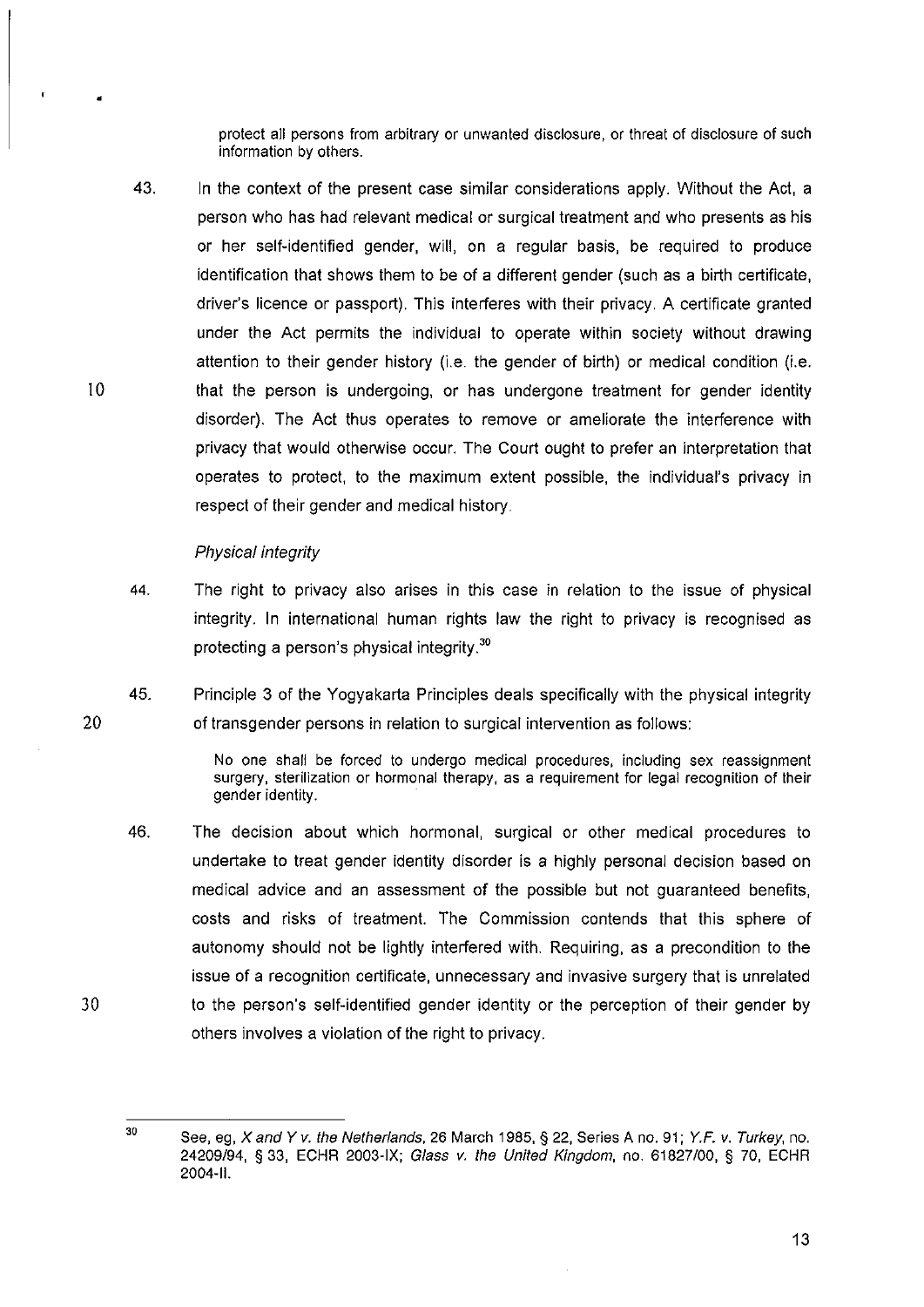### Conclusion on privacy

- 47. The Court ought to adopt an interpretation of s 15 of the Act that minimizes the impact of gender reassignment upon the person's privacy by adopting an interpretation that:
	- (1) focuses on externally perceivable characteristics of the individual when considering whether they have adopted the 'gender characteristics' of a person of the gender to which the person has been reassigned; and
	- (2) has as its aim the preservation of personal privacy of the individual the subject of the application, i.e. by avoiding a technical or legalistic approach that would restrict the range of persons who could benefit by the Act or require persons to subject themselves to a violation of physical integrity in order to benefit from the Act.

#### 84. Right to equality and non-discrimination

48. The right to equality and non-discrimination is protected by Article 26 of the ICCPR, which provides:

#### Article 26:

10

20

30

All persons are equal before the law and are entitled without any discrimination to the equal protection of the law. In this respect, the law shall prohibit any discrimination and guarantee to all persons equal and effective protection against discrimination on any ground such as race, colour, sex, language, religion, political or other opinion, national or social origin, property, birth or other status.

49. It is generally accepted in international human rights law that the right to equality and non-discrimination includes both direct and indirect discrimination. $31$  That is: $32$ 

> ... discrimination may be constituted by acts or decisions having a discriminatory effect or disparate impact (indirect discrimination) as well as by acts or decisions based on discriminatory considerations (direct discrimination).

50. The construction of s 15 proposed by the Court of Appeal operates in a manner that discriminates directly and indirectly against individuals born as women who seek to transition to the male gender. Such a construction ought to be rejected in favour of one that provides substantive equality irrespective of the gender of birth.

<sup>31</sup>  See, eg, *Derksen v. Netherlands*, Communication No. 976/2001, U.N. Doc. CCPR/C/80/D/976/2001 (2004), Althammer v Austria, Communication No. 998/2001, U.N. Doc. CCPR/C178/D/99B/2001 (2003); OH v Czech Republic (ECtHR App 57325/00) (Judgment of 13 November 2007).

<sup>32</sup>  Street v Queensland Bar Association (1989) 168 CLR 461 at 566 (Gaudron J).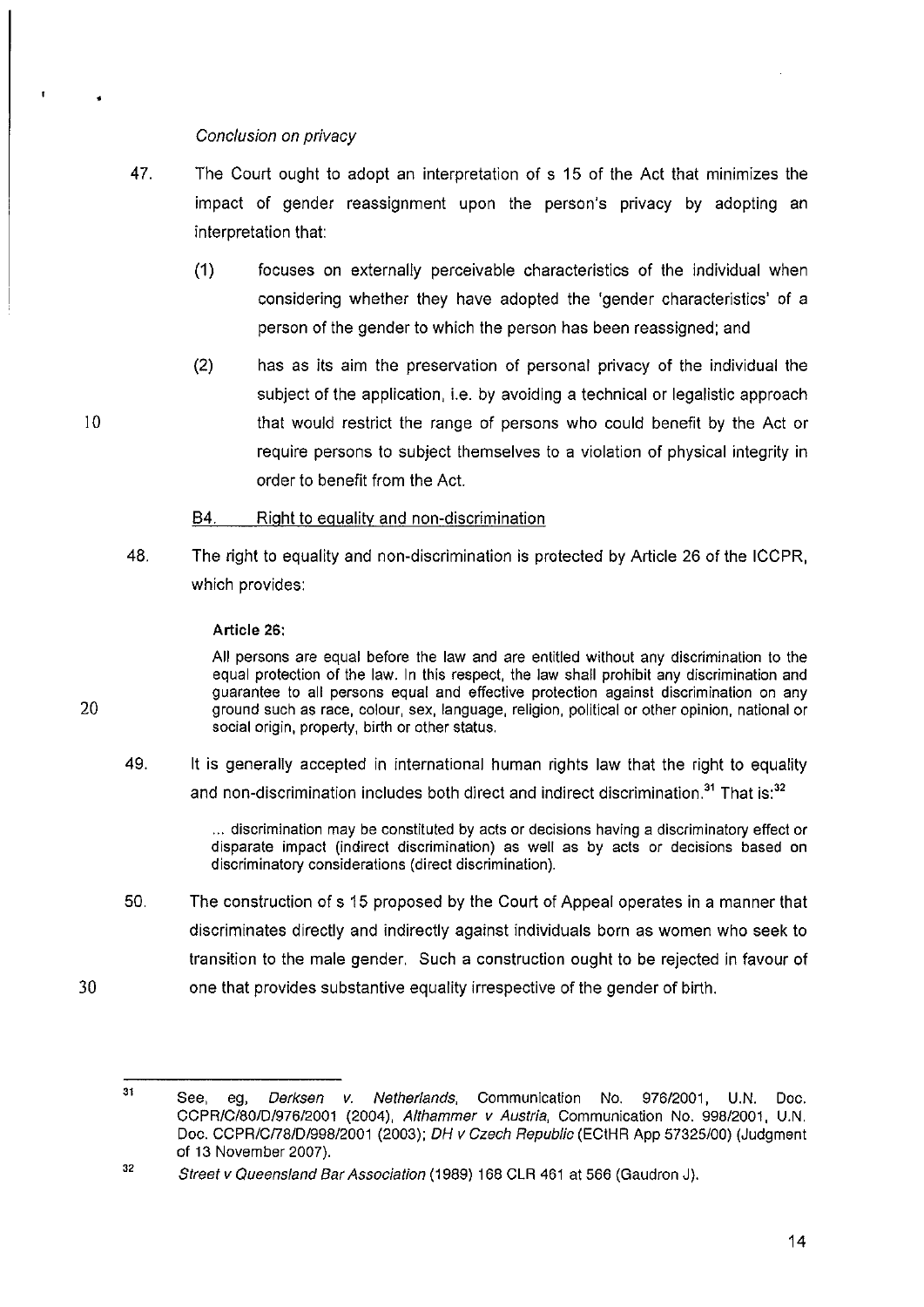#### Direct discrimination

- 51. The construction adopted by the Court of Appeal directly discriminates against female to male transsexuals on the basis of gender because it effectively imports, for them, a requirement for surgery that is unconnected with that person's genitals and is beyond the specific requirements of the Act (i.e. by requiring a hysterectomy). In contrast, male to female transsexuals are not required to undertake any surgical procedures other than upon their genitals, $33$  nor any surgery that is entirely unconnected with their external appearance.
- 10 52. For the reasons set out in paragraph [16]-[17]. above, the question of whether an applicant has had a hysterectomy is not relevant to the scheme of the Act. Consideration of whether a person has had a hysterectomy constitutes an additional requirement imposed upon female to male transsexuals by reason of their original (female) gender. It is a construction that ought to be rejected, in keeping with the right to equality and non-discrimination enshrined in the ICCPR.

#### Indirect discrimination

20

53. The construction adopted by the Court of Appeal also indirectly discriminates against female to male transsexuals on the basis of gender because, although facially neutral, a requirement of surgery to construct external genitalia consistent with their self-identified gender impacts detrimentally on female to male transsexuals. This is because, in the case of a female to male transsexual, a phalloplasty:

- (1) Is attended with substantial risks;
- (2) has limited prospects of success; and, as a consequence,
- (3) is not performed in Australia; $34$
- 54. The imposition of a requirement to have a phalloplasty appears to involve a neutral requirement, that the applicant construct genitals consistent with their reassigned

<sup>33</sup>  The Commission notes that less intrusive surgery may satisfy the requirements of the Act for the purposes of male to female transsexuals, although that issue is beyond the scope of this appeal.

<sup>34</sup>  See paragraph 13 of the Applicant's submissions; Western Australia v AH [2010] WASCA [17] per Martin CJ (AB ), [194] (Buss J)(AB ).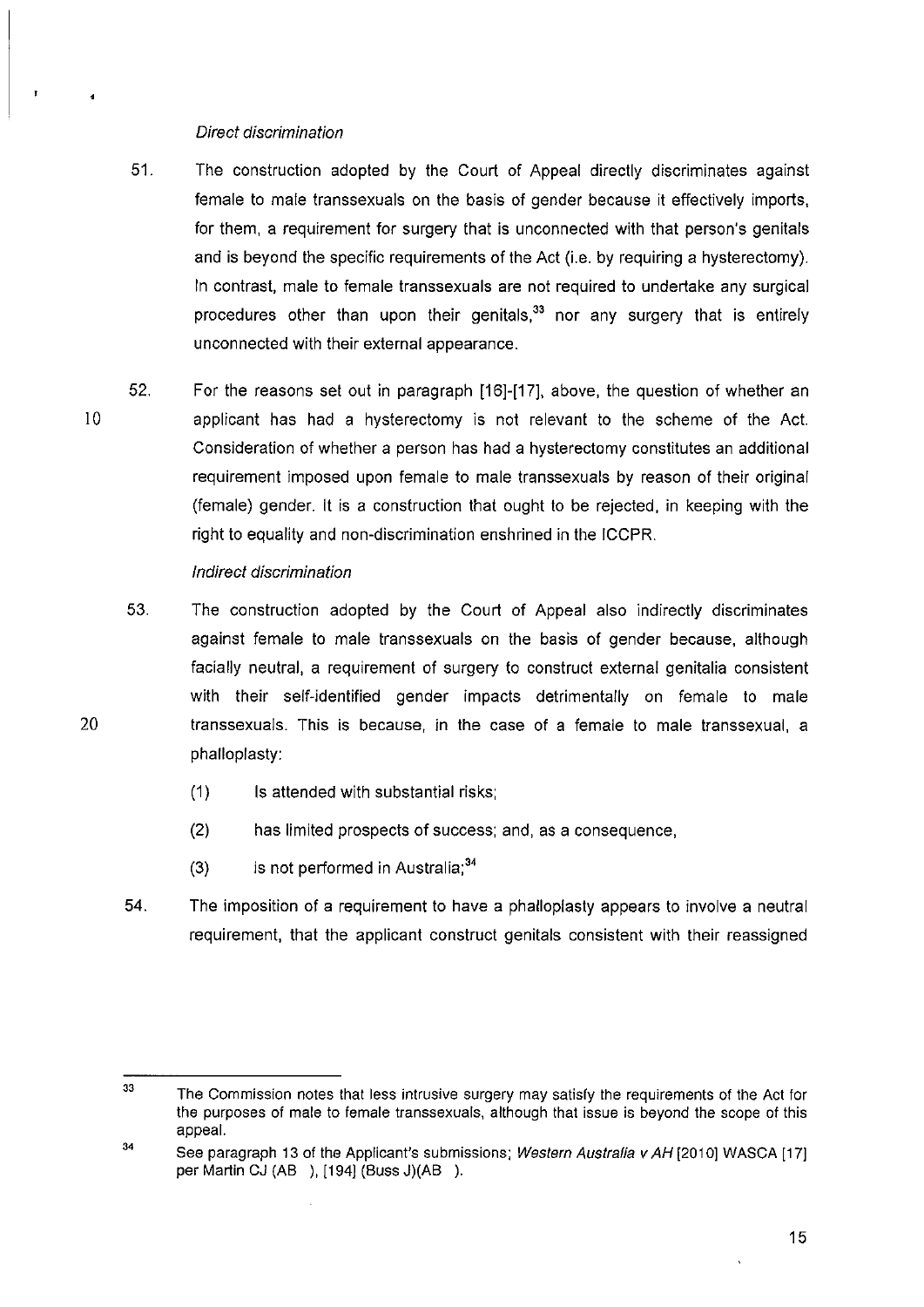gender. In fact, when considered in light of the matters outlined above, it is clear that it has the effect of imposing a requirement that is discriminatory in its effect.<sup>35</sup>

55. The discriminatory nature of the majority's interpretation of the Act was recognised as such by Martin CJ:

> I accept that this approach to the construction and application of the Act might, in the current state of medical science, make it more difficult for female to male gender reassignees to obtain a recognition certificate than male to female reassignees. However, if that is so, it is the consequence of the legislature's use of norms expressed in general terms, and which may have different impacts in the extent of the procedures necessarily undertaken by each gender to meet the conditions required for the grant of a recognition certificate.<sup>36</sup>

56. The use of 'general terms' by the legislature invites adoption of a construction consistent with international and domestic human rights norms, including the right to non-discrimination. By failing to adopt such a construction, the Court of Appeal fell into error.

#### c. The principle of purposive construction and the construction of the Act

57. Section 18 of the Interpretation Act 1984 (WA) provides as follows:

> In the interpretation of a provision of a written law, a construction that would promote the purpose or object underlying the written law (whether that purpose or object is expressly stated in the written law or not) shall be preferred to a construction that would not promote that purpose or object.

58. The purposes of the Act can be garnered from a range of sources, including the Long Title, which states:

> An Act to allow the reassignment of gender and establish a Gender Reassignment Board with power to issue recognition certificates; to make consequential amendments to the Constitution Acts Amendment Act 1899 and the Births, Deaths and Marriages Registration Act 1998; to amend the Equal Opportunity Act 1984 to promote equality of opportunity and provide remedies in respect of discrimination, on gender history grounds in certain cases; and for connected purposes.

- 30 59. First and foremost, the Long Title of the Act discloses that it is intended to operate as broadly as possible insofar as it is established to 'allow the reassignment of gender', rather than to prevent it.
	- 60. The Commission contends that Long Title discloses the purposes of the Act as being to assist those who suffer from gender identity disorder to receive effective treatment, to protect those individuals from being forced to disclose the gender of

10

•

<sup>35</sup>  36 It has not been suggested in the evidence or the judgment of the majority that similar hurdles apply to the construction of female genitals in male to female transsexuals.

Western Australia vAH[2010] WASCA [116] per Martin CJ (AB ).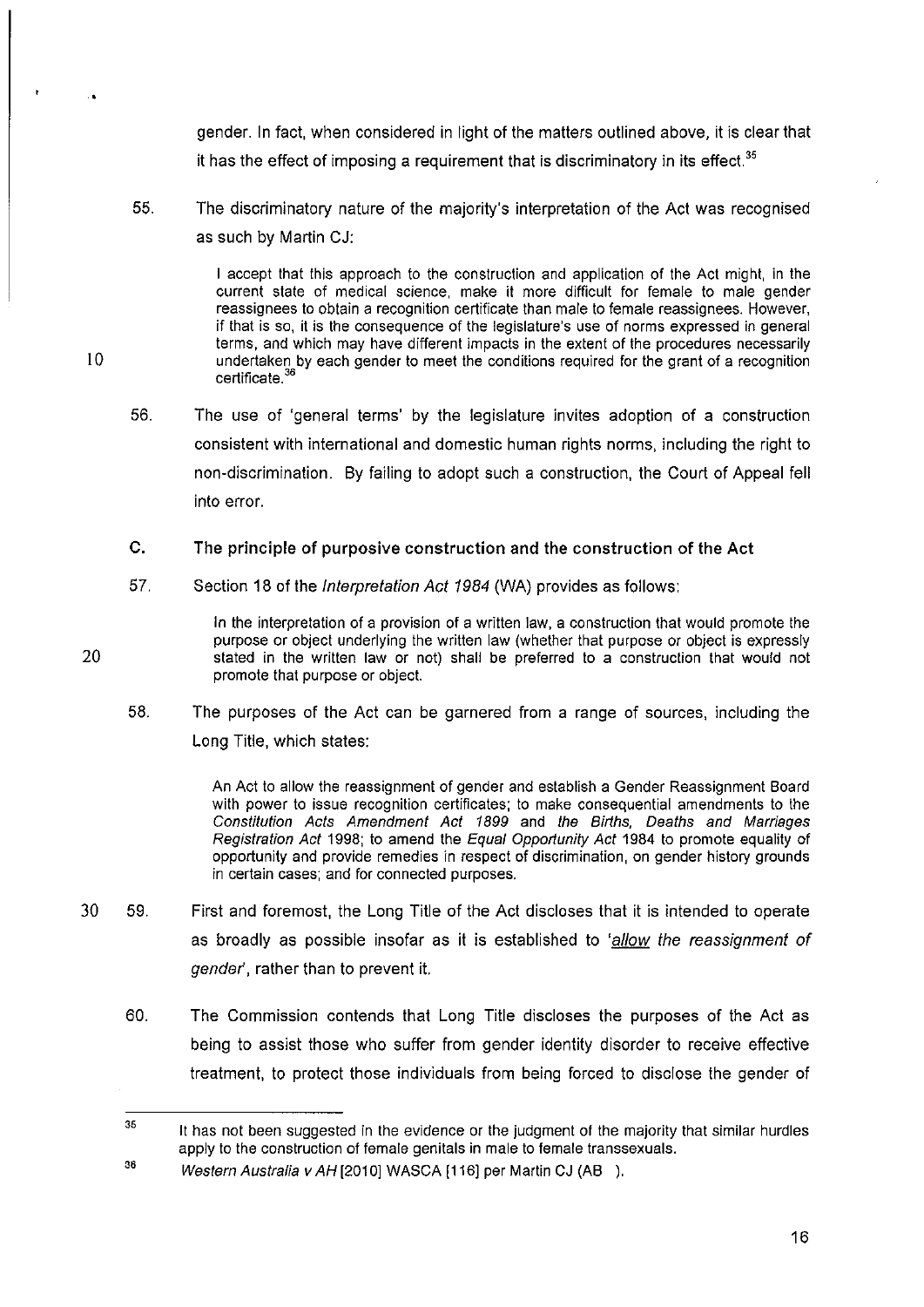their birth in the course of their interaction with the outside world, and to protect them from discrimination. These purposes are remedial or beneficial in nature; contrary to the majority's approach in the court below, this understanding of the Act's purposes is of assistance in the construction of the Act.<sup>37</sup>

- 61. In its text and structure, the Act is concerned with ensuring that transsexual people are able to engage with the outside world (such as employers and Government departments) in a manner that is consistent with their true gender, thereby avoiding the traumatic dissonance that arises when official documentation undermines that individual's self-understanding. This is apparent from the intended scope and operation of the recognition certificate, including to permit the issuing of a new birth certificate (s 18 of the Act).
- 62. A birth certificate is the gateway to most other official documents that are required for a person to interact with society at large. It permits the issuing of a driver's licence and passport displaying the person's true gender. A person's gender is reflected in official documentation required to engage in a broad range of every-day circumstances, including, for example:
	- (1) opening a bank account;
	- (2) providing a driver's licence at the request of a police officer in the course of routine operations;
- 20 (3) checking in at a hotel or the airport.
	- 63. These are routine acts of everyday life that would, on the majority's construction, require disclosure of a person's birth gender and medical status because they have failed to undertake a phalloplasty or hysterectomy.
	- 64. Fundamentally, the purpose of the Act is to eliminate discrimination, both in terms of enabling a transgendered applicant to obtain a certificate recognizing his or her correct gender and in terms of preventing others from discriminating against a person on the basis of their gender history. This purpose is not advanced by adopting a construction of s 15 that is itself discriminatory (in the two senses explained in part B4, above). Furthermore, the majority's construction violates the general principle of non-discrimination on the basis of gender, recognised in the Sex Discrimination Act 1975 (Cth) and in state anti-discrimination legislation.

30

 $37$  Western Australia v AH [2010] WASCA [105] per Martin CJ (AB ).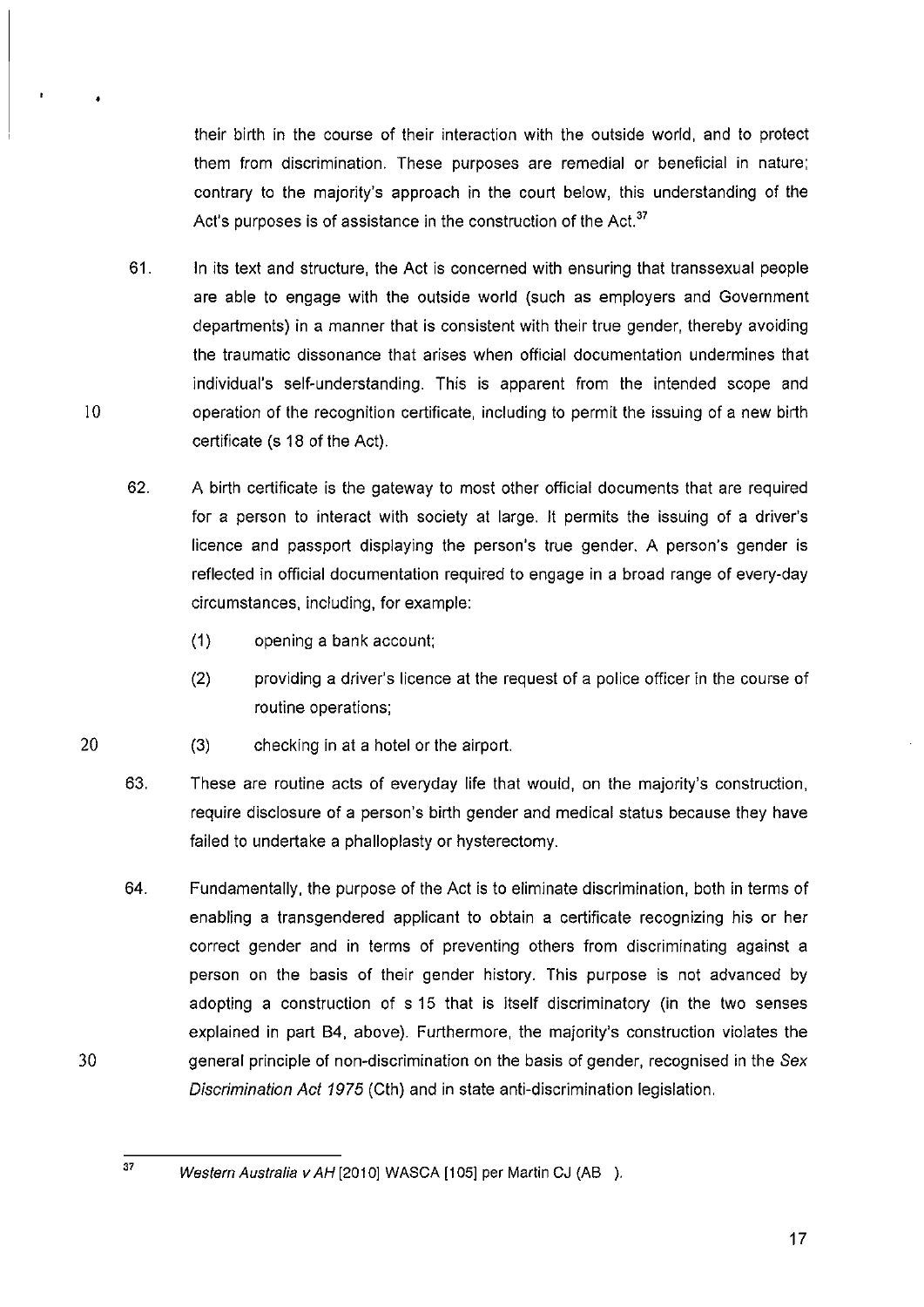65. Finally, a purpose of the Act is to ameliorate the effect on a person of gender identity disorder. $38$  which can be ameliorated by a grant of a recognition certificate. This purpose is not advanced by making it all but impossible for a female-to-male applicant to obtain a certificate.

## D. Coherent and rights consistent construction of ss 3, **14** and **15** of the Act

66. In light of Australia's international obligations in respect of the human rights set out in Part B, above, and the content of those rights. and in light of the purposive construction for which the Commission contends, insofar as it is possible to do so, ss 14 and 15 should be given a meaning and operation which maximizes access to recognition certificates for people suffering gender identity disorder. which recognizes the long term, invasive and difficult steps necessary for gender reassignment and does not impose any more onerous requirements on people in this situation than are necessary.

10

20

30

- 67. Sections 14 and 15 should also be given a construction and operation that allows each provision to perform a meaningful role without overlap or duplication. The Commission submits the Court should recognize that the functions of ss 14 and 15 are quite different.
- 68. Part 3 of the Act begins with a requirement that a person has undergone a 'reassignment procedure'. That term is defined in s 3 in the following terms:
- Means a medical or surgical procedure (or a combination of such procedures) to alter the genitals and other gender characteristics of a person, identified by a birth certificate as male or female, so that the person will be identified as a person of the opposite sex and includes, in relation to a child, any such procedure (or combination or procedures) to correct or eliminate ambiguities in the child's gender characteristics.
- 69. The focus of s 14 is therefore on medical or surgical procedures that have certain purposes. That is because underlying the scheme as a whole is a legislative policy that a reassignment from one gender to another must involve tangible and significant physical changes, and not only acknowledgment of a choice. Section 14(1) is expressed as a jurisdictional fact. There has never been a challenge to the satisfaction of s 14 by each of the appellants.
- 70. After the jurisdictional fact in s 14 is met, s 15 deals with matters about which the Board must be satisfied. The Commission submits these matters are quite separate and have a different focus from s 14, specifically an applicant's subjective belief (s

<sup>38</sup> Gender identity disorder, in this regard, is a physical disability that would be protected under the Disability Discrimination Act 1992 (Cth).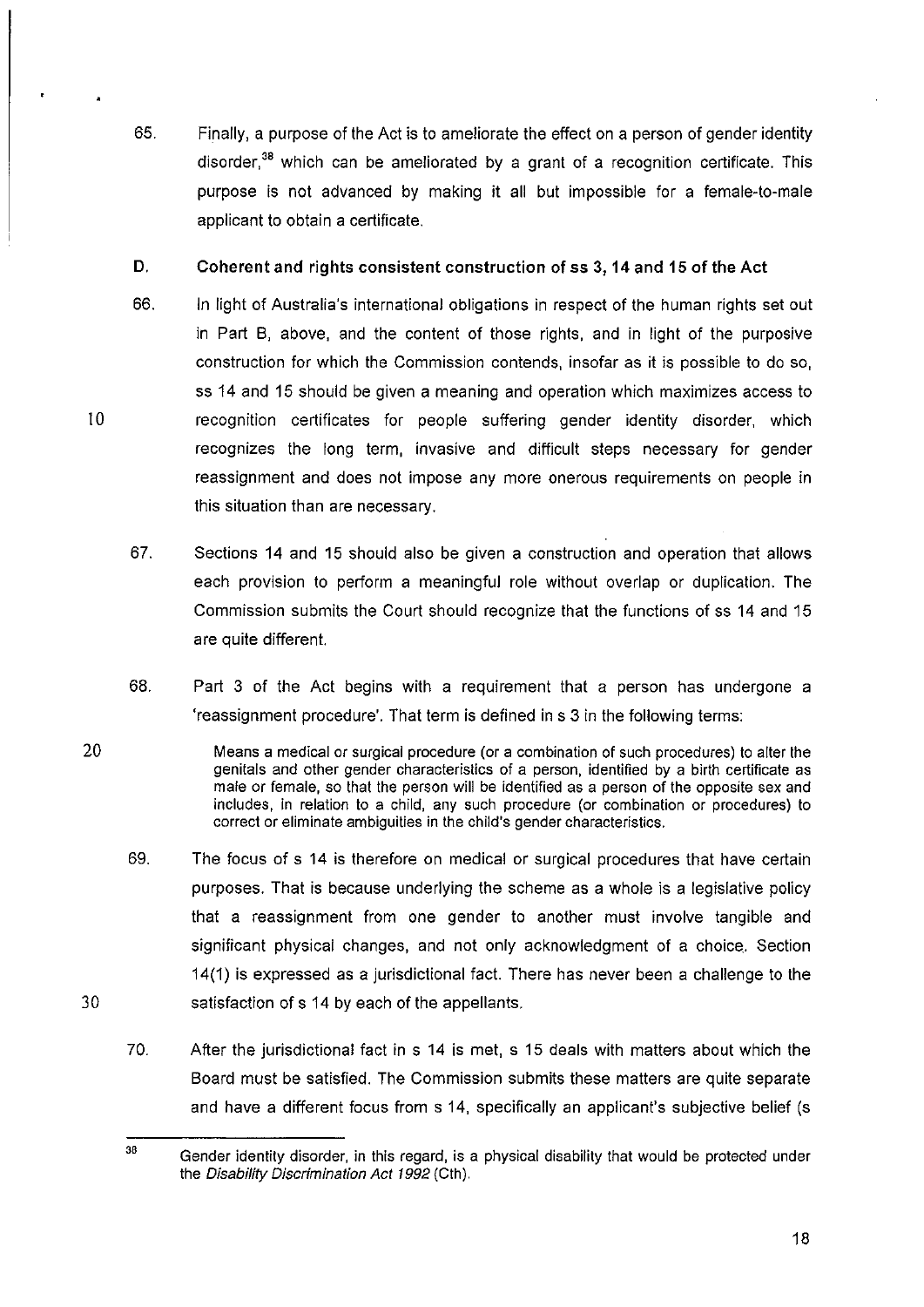15(1)(b)(i)); adoption of lifestyle and gender characteristics (s 15(1)(b)(ii)); and sufficient counseling requirement (s 15(1)(b)(iii)). The standard imposed by s 15 is satisfaction of the Board, rather than any approach based on 'accepted community standards and expectations'.

- 71. The interpretation of s 15 adopted by the majority of the Court of Appeal effectively duplicates the s 14 requirement that there has been a medical or surgical procedure to alter the 'genitals and other gender characteristics of a person'. Moreover, the s 15 requirement adopted by the majority in the Court of Appeal is effectively more onerous than the s 14 threshold requirement (which has been satisfied in this case).
- 10 72. The legislature has evinced a clear intention to specify the extent of surgical intervention required to enliven the Board's jurisdiction to consider whether to grant a certificate under the Act. The interpretation adopted by the Court of Appeal would effectively involve 'reading in' a second surgical requirement, contrary to the intention of the Act and the words of the statute. Such an approach should be resisted in accordance with the well-known principle enunciated in Thompson v Goold &  $Co<sup>39</sup>$

It is a strong thing to read into an Act of Parliament words which are not there, and in the absence of clear necessity it is a wrong thing to do.<sup>40</sup>

20 73. Surgical procedures ought to be considered in the factual matrix specific to each individual case, but an approach that adopts a surgical pre-condition as an element of s 15 of the Act ought to be rejected as inconsistent with the structure and operation of the Act.

Dated: 12 May 2011

DEBBIE MORTIMER SC .-:==".  $=$  <u>ht</u>  $\mu$ 

Melbourne Chambers Telephone: (03) 9225 7170 Facsimile: (03) 9640 3108 debbie.mortimer@me.com

KRISTEN WALKER Melbourne Chambers Telephone: (03) 9640 3281 Facsimile: (03) 9225 8480 k.walker@melbchambers.com.au

*,Ac)* .d1r.l~

ELJZ"ABETH BENNETT Joan Rosanove Chambers Telephone: (03) 9225 6722 Facsimile: (03) 9225 8485 elizabeth.bennett@vicbar.com.au

<sup>[1910]</sup> AC 409 at 420. ,.

<sup>&</sup>lt;sup>40</sup> This principle has been expanded upon and clarified in a number of cases, including by McHugh JA in 8ermingham v Corrective Services Comm of New South Wales (1988) 15 NSWLR 292 at 302; see also James Hardie & Co Pty Ltd v Seltsam Pty Ltd (1998) 196 CLR 53 at 82 per Kirby J.